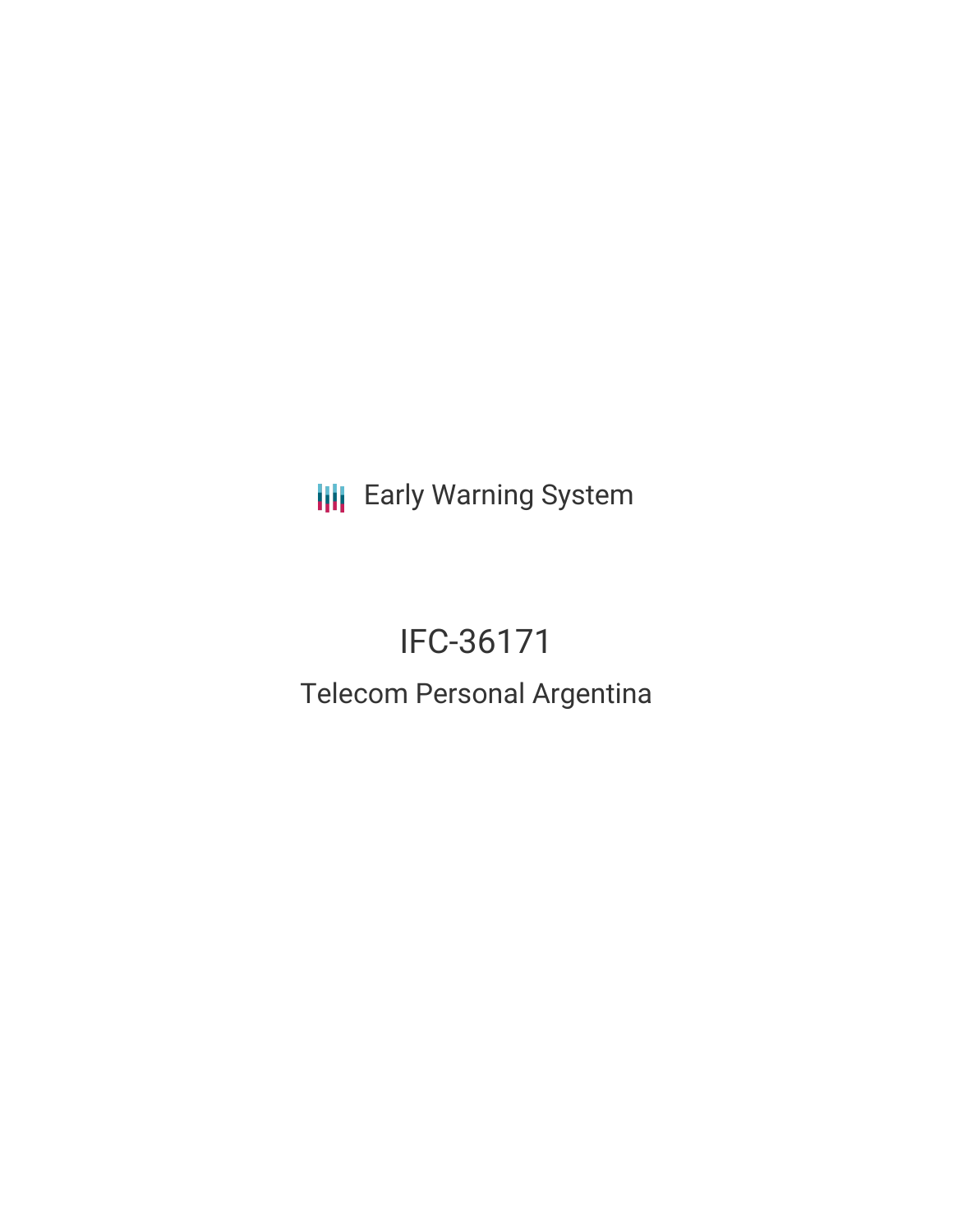#### **Quick Facts**

| <b>Countries</b>               | Argentina                               |
|--------------------------------|-----------------------------------------|
| <b>Financial Institutions</b>  | International Finance Corporation (IFC) |
| <b>Status</b>                  | Active                                  |
| <b>Bank Risk Rating</b>        | B                                       |
| <b>Voting Date</b>             | 2016-10-26                              |
| <b>Borrower</b>                | TELECOM PERSONAL S.A.                   |
| <b>Sectors</b>                 | Communications                          |
| <b>Investment Type(s)</b>      | Loan                                    |
| <b>Investment Amount (USD)</b> | \$500.00 million                        |
| <b>Project Cost (USD)</b>      | \$500,00 million                        |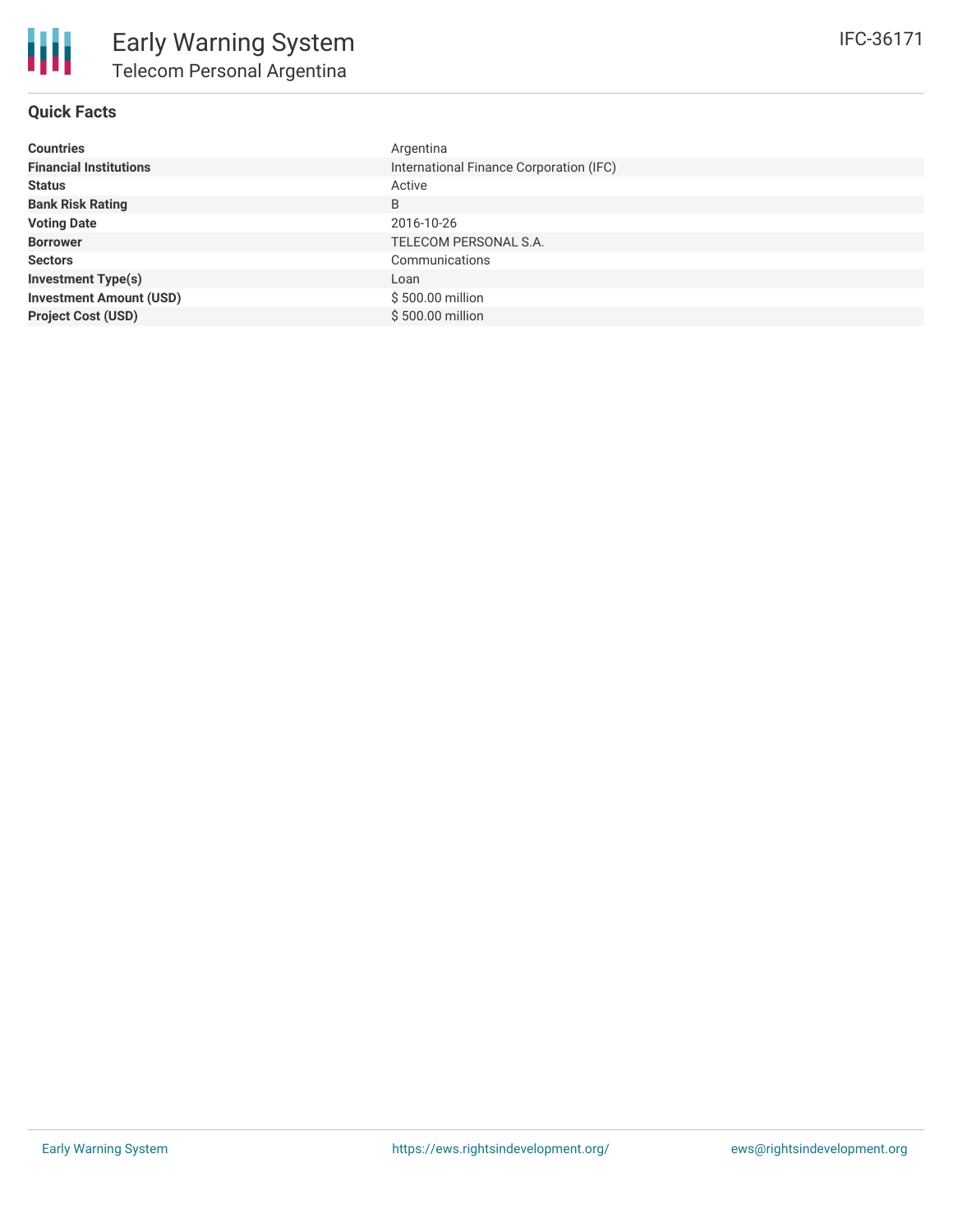

#### **Project Description**

This project aims to fund the development of the company's 4G LTE network and other network capex, and the refinancing of certain short term debt. New infrastructure in this project will include new and improved telecommunications equipment to be installed on many of the approximately 4100 existing Personal base stations/telecommunications towers, and improvements in the backhaul connections between those sites. In addition, approximately 640 new sites per year are expected to be developed in the next 3 years.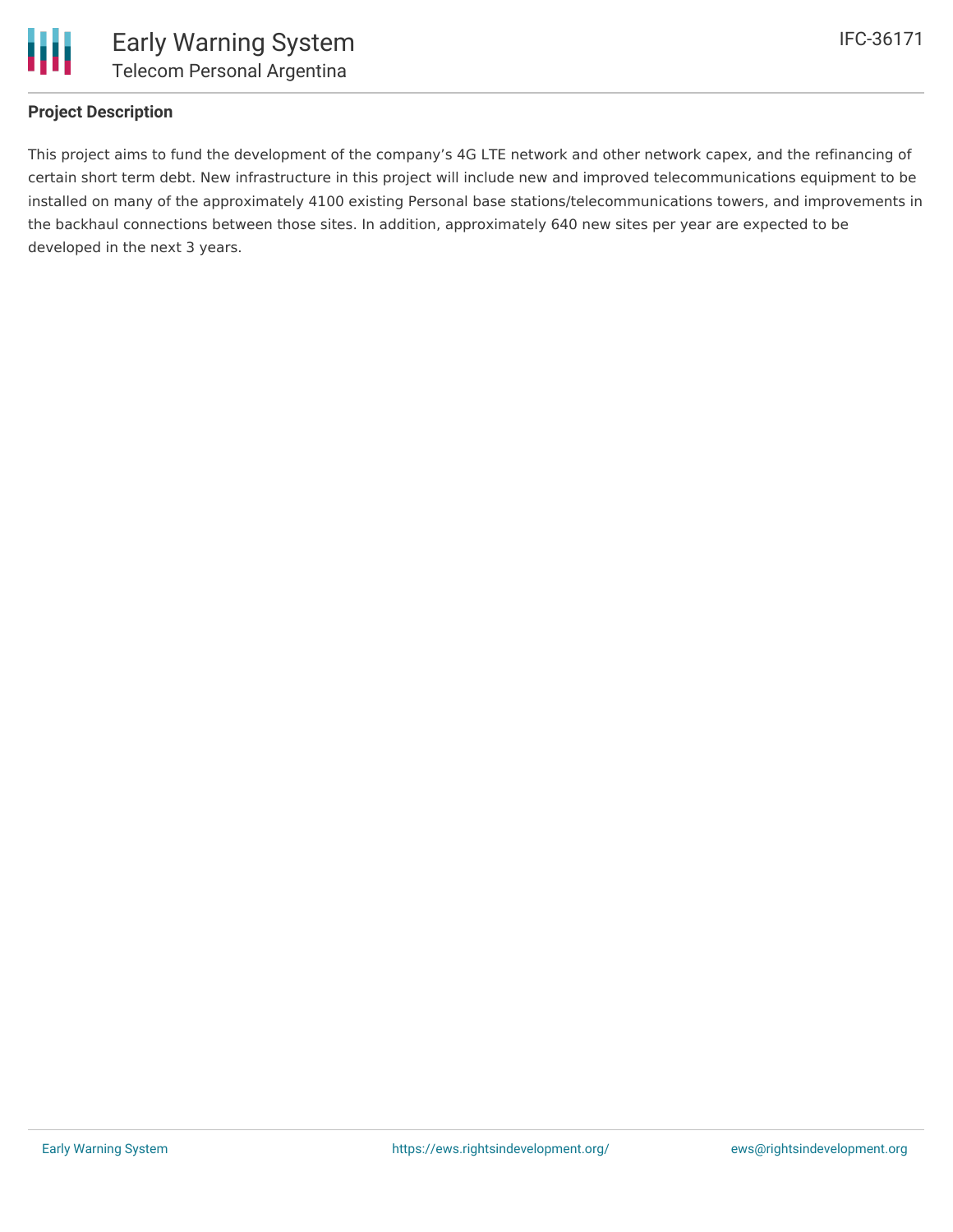

#### **Investment Description**

• International Finance Corporation (IFC)